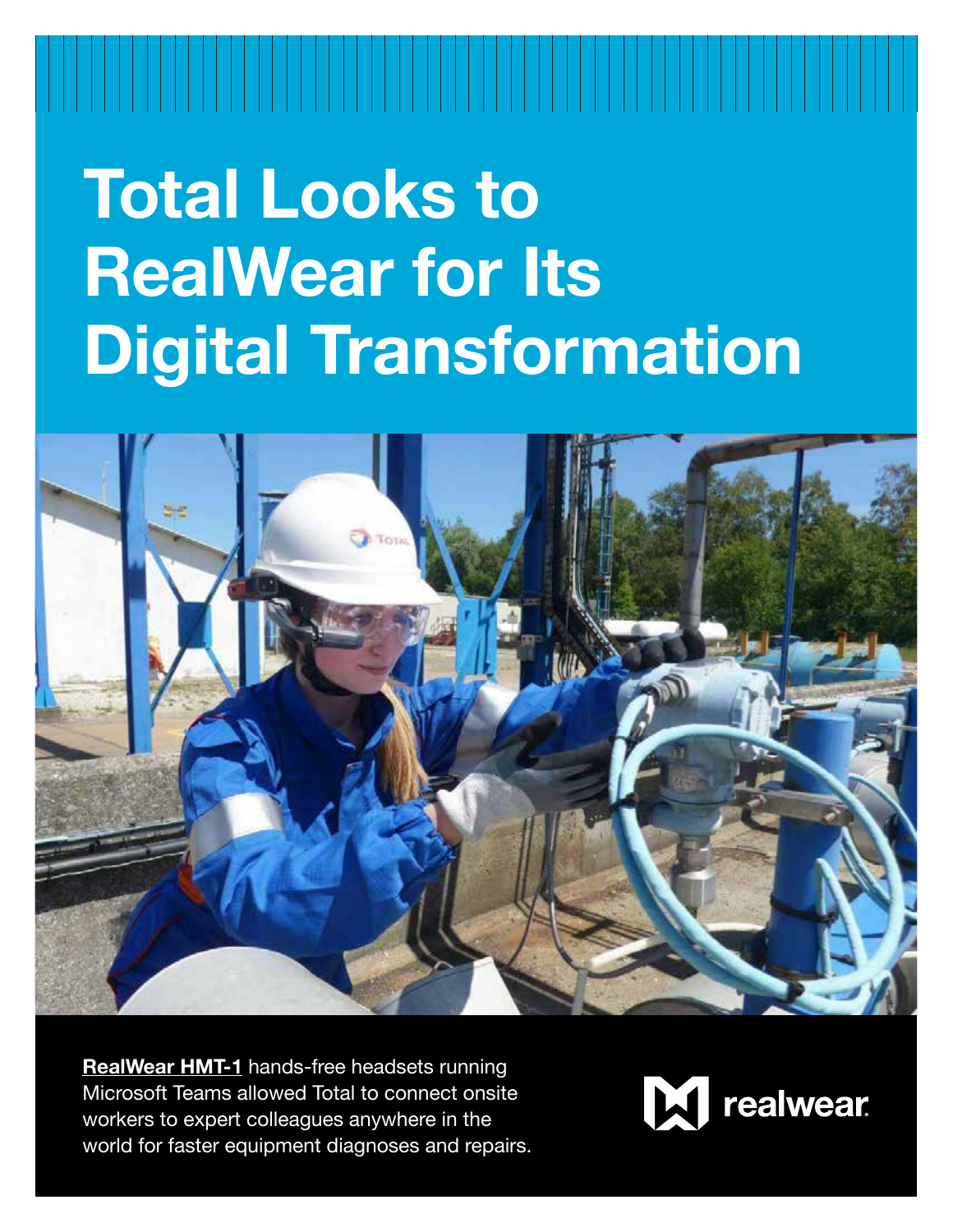

**Total S.A. is an energy company that produces and markets fuels, natural gas and low-carbon electricity. Active in more than 130 countries, Total is committed to bringing safer, cleaner and more affordable and accessible energy to as many people as possible.**

## **The Challenge**

**When complex refinery equipment needs maintenance or repairs, Total must slow — or even halt — production and bring in experts with specialized knowledge. This is a time-consuming and costly process.**



**Industry** Energy

## **The Solution**

**RealWear HMT-1Z1 hands-free headsets running Microsoft Teams allowed Total to connect onsite workers to expert colleagues anywhere in the world for faster equipment diagnoses and repairs.**

## **The Results**

- **• Eliminated travel and housing costs of visiting experts**
- **• Improved collaboration of multiple teams across different time zones**
- **• Reduced equipment maintenance and repair downtime**
- **• Strengthened safety practices with hands-free controls**

## **Core Use Case: Connect with offsite experts**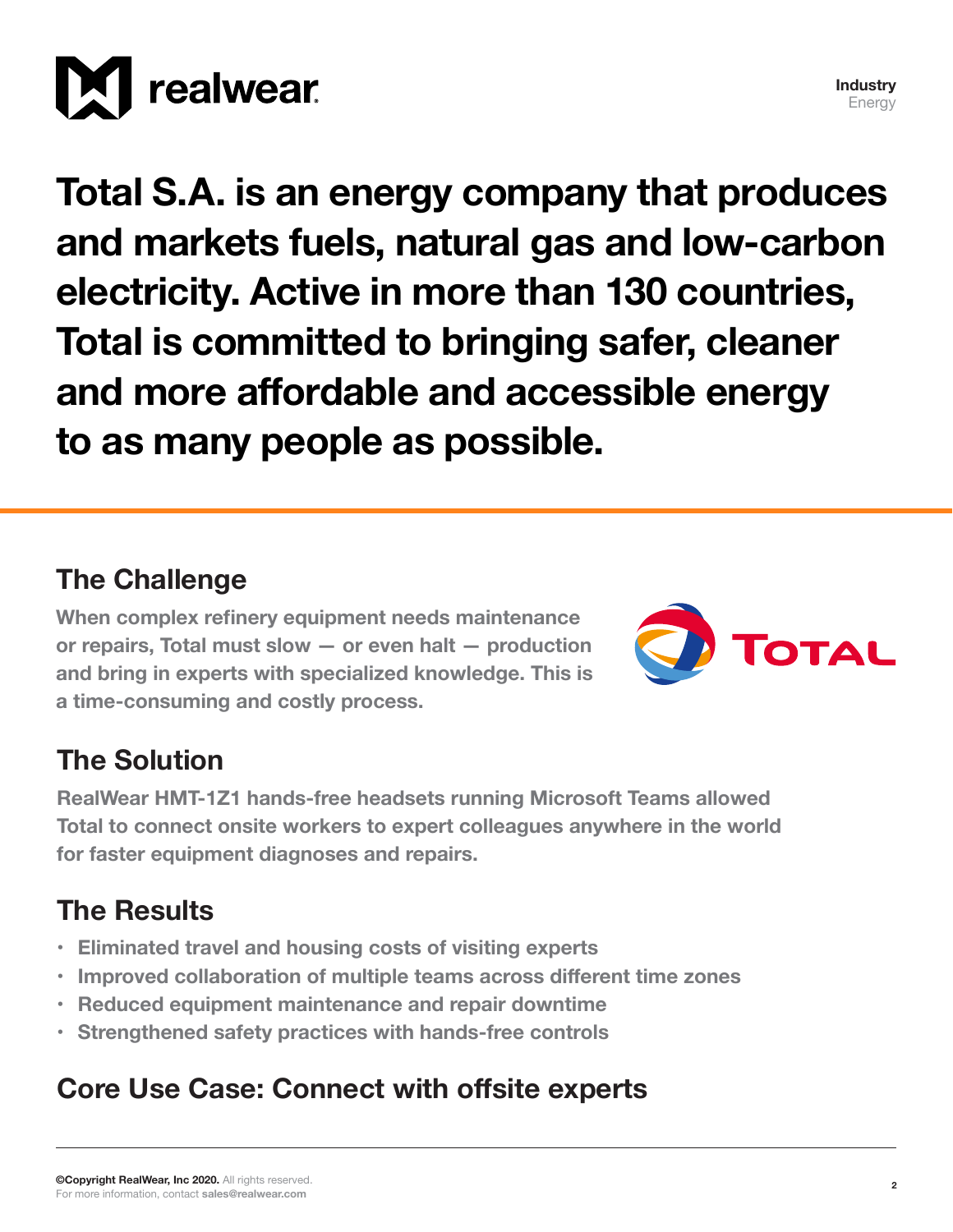

### **Industry** Energy

**Total S.A. is a broad-energy multinational company and is one of the seven Big Oil organizations. It has businesses and divisions that span the entirety of the oil and gas chain, from natural resource exploration to refining to distribution.**



The Total Refining and Chemicals division oversees multiple refineries and chemical manufacturing plants all over the world. Its La Porte, Texas plant is the largest single-site polypropylene plant in North America and produces 2.7 billion pounds of polypropylene per year. Like its other facilities, La Porte uses complex tools and systems to drive large scale production. However, maintaining the specialized equipment requires specialized knowledge.

"Normally when there is a problem, operators start by collecting data," Eric Duchesne, Total Refining and Chemicals' Senior Vice President of Manufacturing and Project Division, tells *IndustryWeek*. "Then they work to answer subject matter experts' questions so the experts know exactly what is occurring."1

With more than 100,000 employees spanning 130 countries, it can be complicated, costly and slow to get the required experts to the site of an issue. Even if traveling is unnecessary or impractical, the onsite operator and remote experts need to pay special attention to their communications. A single missed detail can derail a diagnosis and lengthen the maintenance or repair process and further extend equipment downtime.

1 "Accelerating a Total Transformation," *[IndustryWeek](https://www.industryweek.com/technology-and-iiot/article/21137563/realizing-a-total-transformation)*.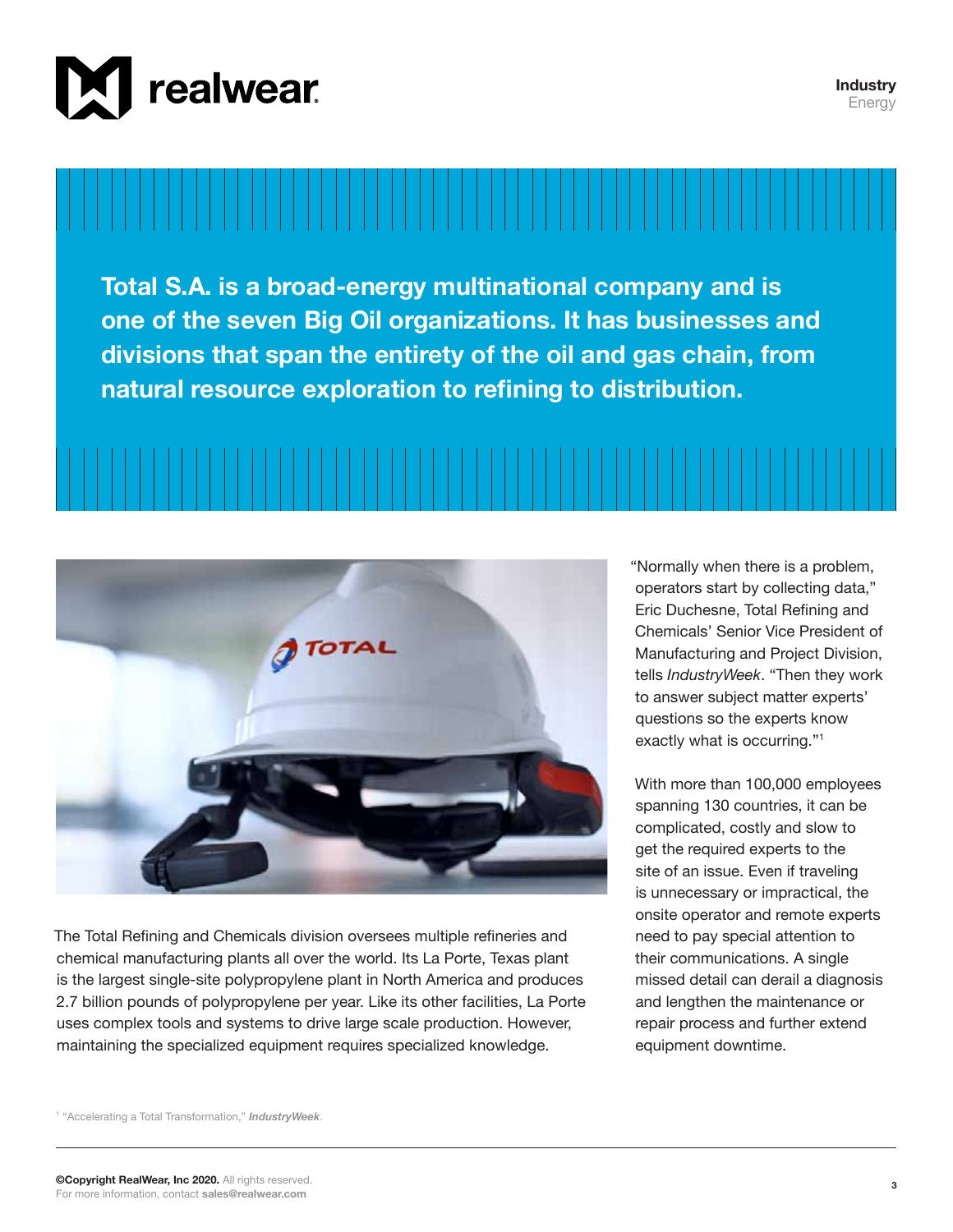

**Industry** Energy

## **Creating a Better Process with RealWear and Microsoft Teams**

Total turned to RealWear hands-free headsets and Microsoft Teams to completely redesign its collaboration process.

**The [RealWear HMT-1Z1](https://realwear.com/products/hmt-1/) device is purposely built for safety in dangerous working conditions. Its rugged design can be worn with personal protection equipment such as attaching to a hardhat. The HMT-1Z1 enables the wearer to access and view digital reference materials on a high-resolution micro-display without hindering the wearer's environmental awareness. If the display isn't needed, it can be flipped out of the user's line of sight. The HMT-1Z1 is completely hands free with voice-activated controls.**



"You put the HMT-1Z1 on your head, and you go handsfree," says Adam Hale, Superintendent of Maintenance Execution. "I can actually check vibrations and temperatures with my hands. I can turn wrenches or open up a book. I can work. The potential is high."

*Story continues on following page.*

### **hazardex Hazardex Awards 2020: PPTex Innovation Category**

RealWear is a nominee and runner up in the Hazardex 2020's PPTex Innovation category. This category looks for personal protection technologies (PPT) equipment that can be worn, held or used to improve safety within the process and high-hazard industries. Learn more at **[www.hazardex-event.co.uk](http://www.hazardex-event.co.uk)**.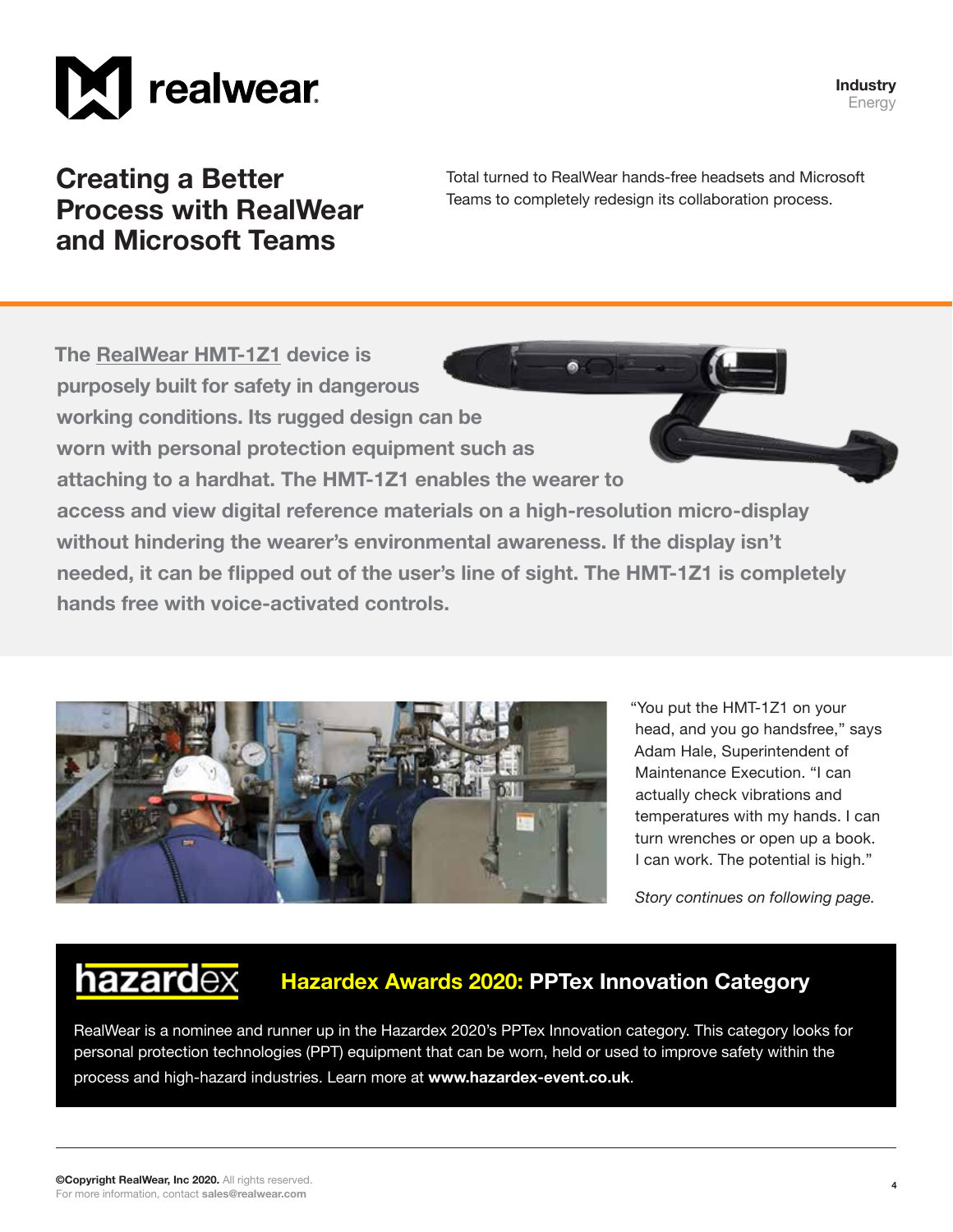# realwear

**Industry** Energy

"You put the HMT-1Z1 on your head, and you go handsfree. I can actually check vibrations and temperatures with my hands. I can turn wrenches or open up a book. I can work."

"The ability to react to the facts and interact with people in the field is crucial," says Duchesne. "The solution brings subject matter experts to the location of the issue and enables everyone involved to leverage images, videos and documents to make decisions. Experts can ask questions as well — making it extremely effective when helping diagnosis issues and providing support whenever people are struggling with problems."

The out-of-the-box integration with Microsoft Teams also solves the collaboration challenge. Frontline workers can contact systems experts to more efficiently and effectively diagnose equipment failures or concerns. With a highresolution camera, experts from anywhere in the world can see exactly what the frontline worker is seeing in real time.



## **Why is RealWear ideal for the oil and gas industry?**

Oil rigs, chemical plants and refineries have some of the most dangerous working environments in the world. Equipment and devices used in these worksites must be purpose-built to improve safety and productivity while reducing risks.

Here's why the RealWear HMT-1Z1 is an ideal tool for the oil and gas industrial worker.



**Approved to be used in hazardous zones:** The HMT-1Z1 is the only voice-operated intrinsically safe computer approved for ATEX Zone 1, IECEx Zone 1 and CSA C1-D1.



**Does not strain the eye:** In a recent study,\* the HMT-1 (RealWear's flagship device for non-restricted zones) did not reduce blink rate among industrial field workers.



**Used by industry leaders:** Total eliminated travel costs, Shell has deployed RealWear HMT-1Z1s to 24 operational sites, and Schlumberger saw a 33% improvement in maintenance efficiency.



**Reliable on long shifts:** The HMT-1Z1 has a long-lasting battery that can last 10-12 hours on a single charge.



**Connects frontline workers with expertise:** Onsite workers can analyze machine health with IIoT visualization, get real-time guidance from remote experts and access digital equipment manuals.

**Lightweight with rugged and practical design:** The HMT-1Z1 is light and can be worn comfortably for an entire shift. It's there when workers need it, and can be flipped out of their field of vision when they don't.

\* "**[Ergonomics Study of a Helmet-Mounted Augmented Reality System for Coal Power Plant Workers](https://epublications.marquette.edu/theses_open/527/)**," Ashley M. Toll, Marquette University.